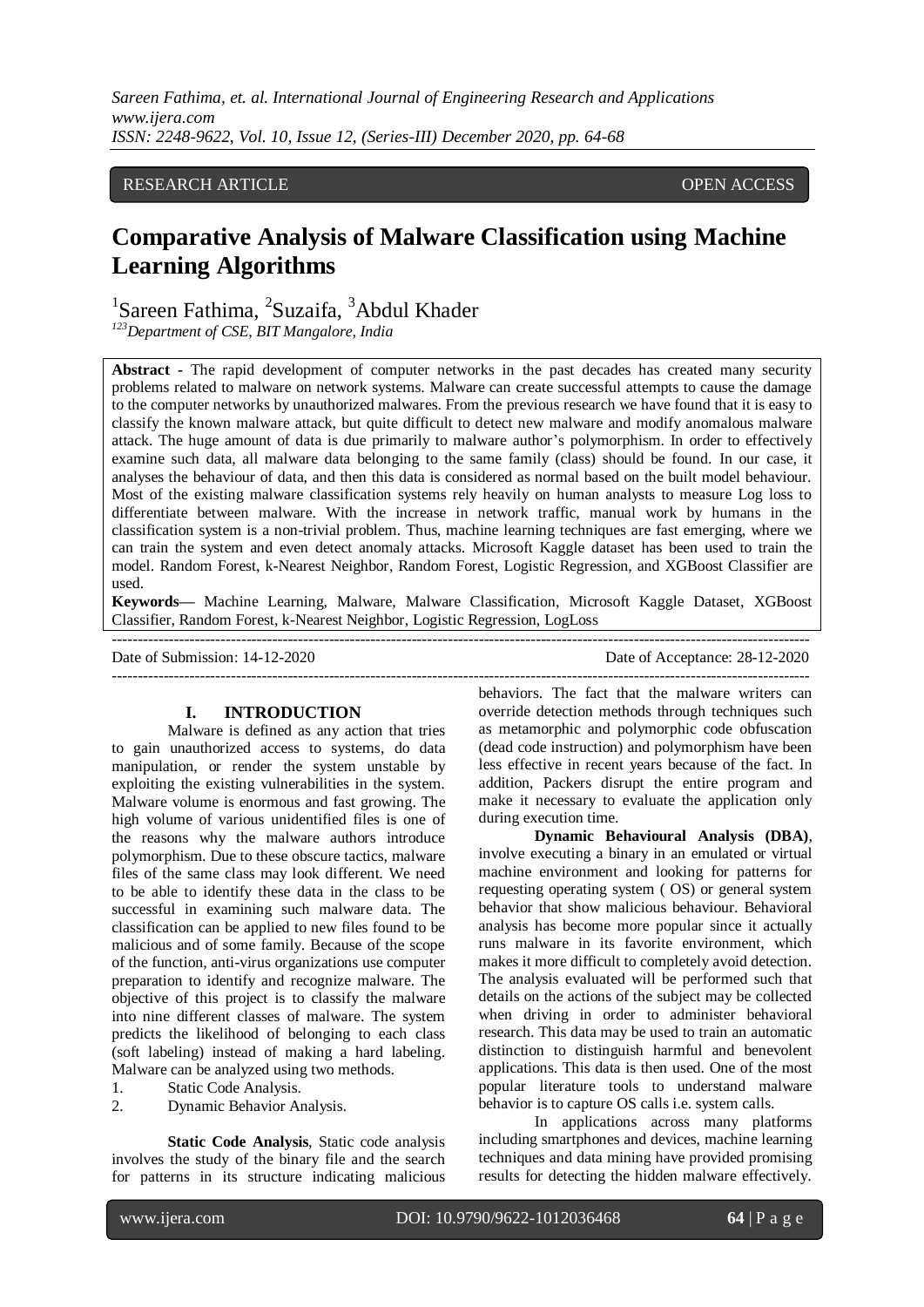A number of static malware detection approaches have differentiated their work by studying different classifiers such as k-Nearest Neighbor (KNN), support vector machine (SVM), and Naıve Bayes (NB) etc. The findings indicate that XGBoost classification can achieve greater than 90% precision. Recent studies often use different data mining methods to evaluate authorization use for smartphone devices. In this study, we have taken machine learning and similitude mining approaches that focus on visualizing static and dynamic malware detection.

Some of the recent studies have studied visualization techniques to significantly accelerate the malware detection process. Visual analysis adapts to big data environments where data analysis includes complex data to integrate computation and human professional analytical reasoning. Similarity mining is a machine learning technique based on the analysis of similarities in distance measurement in visual analytics and has recently been adopted for malware detection. In this project, we demonstrate the similarity matrix between different malware programs widely used by attackers.

# **II. LITERATURE SURVEY**

There are many works done in the area of malware classification.

**K. Allix, Q. Jerome, T.F. Bissyande, J. Klein, R. State and Y.L. Traon (2014)**, the writers conducted a large collection of malware analysis and safe Android platform applications in this article. While a wide range of research has covered Android malware in recent years, none have addressed it forensically. Authors have analyzed a number of malware applications for deep study

**P.V. Shijo and A. Salim (2015)**, this paper provides for the analysis and classification of an unknown executable file with integrated static and dynamic analysis methods. The method uses machine learning to train well-known malware and benign programs. By analyzing both binary code and dynamic behaviour, the feature vector is selected. The approach suggested incorporates the advantages of static as well as dynamic analysis, increasing performance and the outcome of classification.

**Buczak AL and Guven E, (2016)**, this paper describes a focused literature survey of cyber analytics methods used in Machine Learning ( ML) and data mining (DM) to support malware detection. Since data are so important in ML / DM approaches, several well-known cyber data sets used in ml / dm have been described. The complexity of the ML / DM algorithms is addressed, the challenges for cyber security using ML / DM are discussed and some recommendations are made as to when using a given method.

**NayanZalavadiya, et. al., (2017)**, this paper examines the types of malware, tools, techniques and analysis of specific malware that is Trojan Remote Access (RAT). It gives full system access and monitoring to the remote system for malicious activity. RAT is very harmful malware. The authors say techniques of dynamic detection are more effective and the best way to analyze dynamic malware is to sandbox the environment.

**Shalaginov A, Banin S, Dehghantanha A and Franke K. (2018)**, the rapid increase in the range and number of malware species made it very hard for forensic researchers to respond quickly. Machine Learning (ML) has therefore become a necessity to automate various aspects of the investigation of statically and dynamically controlled malware. We believe that static analysis supported by machine learning can be employed rather than resource-consuming, dynamic malware analysis, as a methodological approach in the technical Cyber Threats Intelligence (CTI) system.

**Omar Al-Jarrah in (2019)**, proposed paper which uses artificial neural network to recognize the temporal behavior of malware attacks. The outputs are used by the pattern recognition neural networks to recognize the attacks, which are classified, by the classifier to generate attack alerts.

**Peng Wei, Yufeng Li, Zhen Zhang et al. in (2020)**, describes Optimization method The C3.0algorithm. This algorithm shortens the average detection time by at least 24.69% on the premise of increasing the average training time by 6.9%; compared with the tested malware classification algorithms.

**Royi Ronen, Marian Radu, Corina Feuerstein, Elad Yom-Tov, and Mansour Ahmadi (2018),** provide a high-level comparison of the publications citing the dataset (Microsoft Kaggle Challenge). The comparison simplifies finding potential research directions in this field and future performance evaluation of the dataset.

# **III. OBJECTIVES OF MALWARE CLASSIFICATION**

The objectives are:

1. To investigate on how to implement machine learning techniques to malware classification, in order to classify unknown malware.

2. To develop malware classification software that implements machine learning to detect unknown malware using Random Forest, KNN, Logistic Regression, and XGBoost algorithms.

3. To investigate the machine learning technique for malware classification using Microsoft Kaggle Dataset, and to achievs a high accuracy rate by obtaining the least log loss.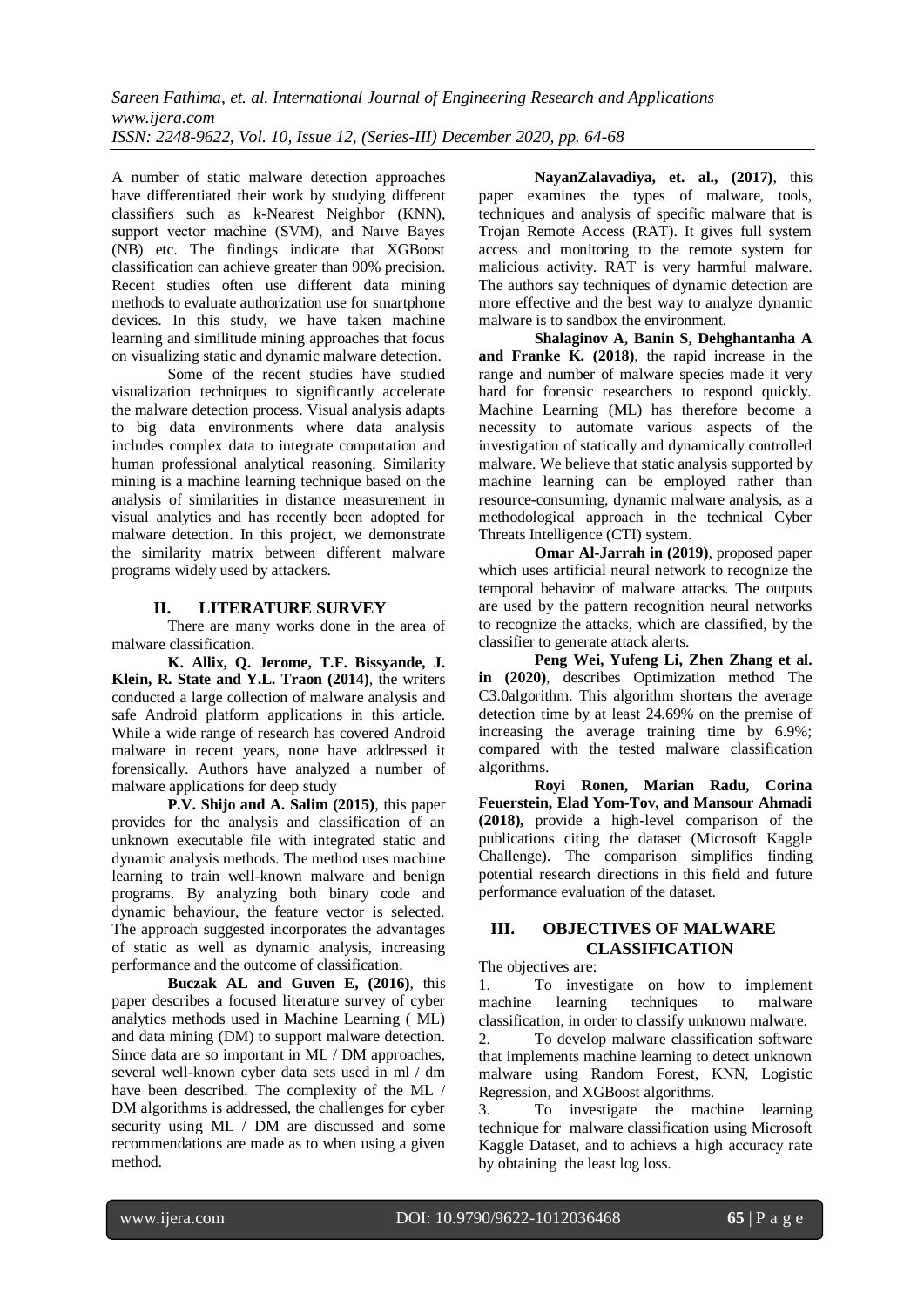# **IV. PROPOSED SYSTEM**



**Fig 1:** System Design

This system aims to develop a method which can classify variants of malware in a system with the help of Machine Learning algorithm using Microsoft Kaggle dataset with better predictive accuracy. Random forests are constructed by combining several trees with isolation training. Unlike boosting the base models by means of a sophisticated weighting system, the trees are typically trained independently and trees predictions combined by average. Every tree is developed separately in the XGBoost Classifier with best hyper parameter. We don't bootstrap between separate trees unlike the wild forest of Breiman (2001).

 XGBoost algorithm is used to train the module using Cleveland collection of dataset instead of having one target class. Both the prior details was utilized by the current system to forecast the status of the problem and it will not take part in preparation and testing processes to isolate the specific data, rendering it ideal for knowledge updating because each new problem represents an improved dataset.

# **V. SOFTWARE REQUIREMENT SPECIFICATION**

*A. Software Requirements*

 Operating System: Windows 8.1 Platform or Above

- Programming Language: Python 3.6.7
- Framework: Jupiter Notebook

 Cloud Platform: Google Cloud Engine (GCE)

*B. Hardware Requirements*

- Processor: Intel core i3 1.60GHz or above
- Hard Disk: 250 GB
- RAM: 4.00 GB
- Input: Keyboard and Mouse
- Output Device: High Resolution Monitor

# *C. Functional Requirements*

 **Data pre-processing:** The purpose of preprocessing is to check for missing values in the dataset. If any such values are found, it is replaced by mode of the corresponding values.

**Feature Extraction:** All 52 features of .asm file are input to the classifier. This module selects a subset from the actual classifier. This process is usually done to improve the accuracy and reduce the training time when the number of feature is very large.

 **Hyper tuning module:** It is here that the values of the parameters of the classifier are changed in order to increase the performance of classifier. The parameters can be varied and the one which gives the better accuracy is selected as the model.

**Results:** Confusion Matrix, Log Loss.

#### *D. Non Functional Requirements*

 **PERFORMANCE REQUIREMENT**, low test log loss rate has been successfully achieved using XGBoost Classifier with Hyper Parameters for both .bytes and .asm files individualy, and as well as after merging features of .bytes and .asm files.

**SOFTWARE QUALITY REQUIREMENT**, maximum possible accuracy has been achieved using XGBoost Classifier with hyperparameters using Random Search with log loss of 0.385, XGBoost Classifier with log loss of 0.0427, and Random Forest Classifier with log loss of 0.4192. It generated the confusion matrix. It used minimal resources for training the dataset as well as obtaining the results. The module is reliable and can be used to classify most of the malware in the validation set.

# **VI. DATA DESCRIPTION**

Microsoft Kaggle Dataset is used. Microsoft provides the details on the website of Kaggle. The data size is 200 GB (uncompressed). 10,868 research samples are usable. The corresponding .asm and .bytes files for every sample are available. The files are generated using the disassembler device of IDA. 10,868 samples have been collected each of .bytes and .asm files.

Every sample belongs to one of the nine separate malware classes: Ramnit, Lollipop, Kelihos ver3, Vundo, Simda, Tracur, Kelihos ver1, Obfuscator.acy, Gatak.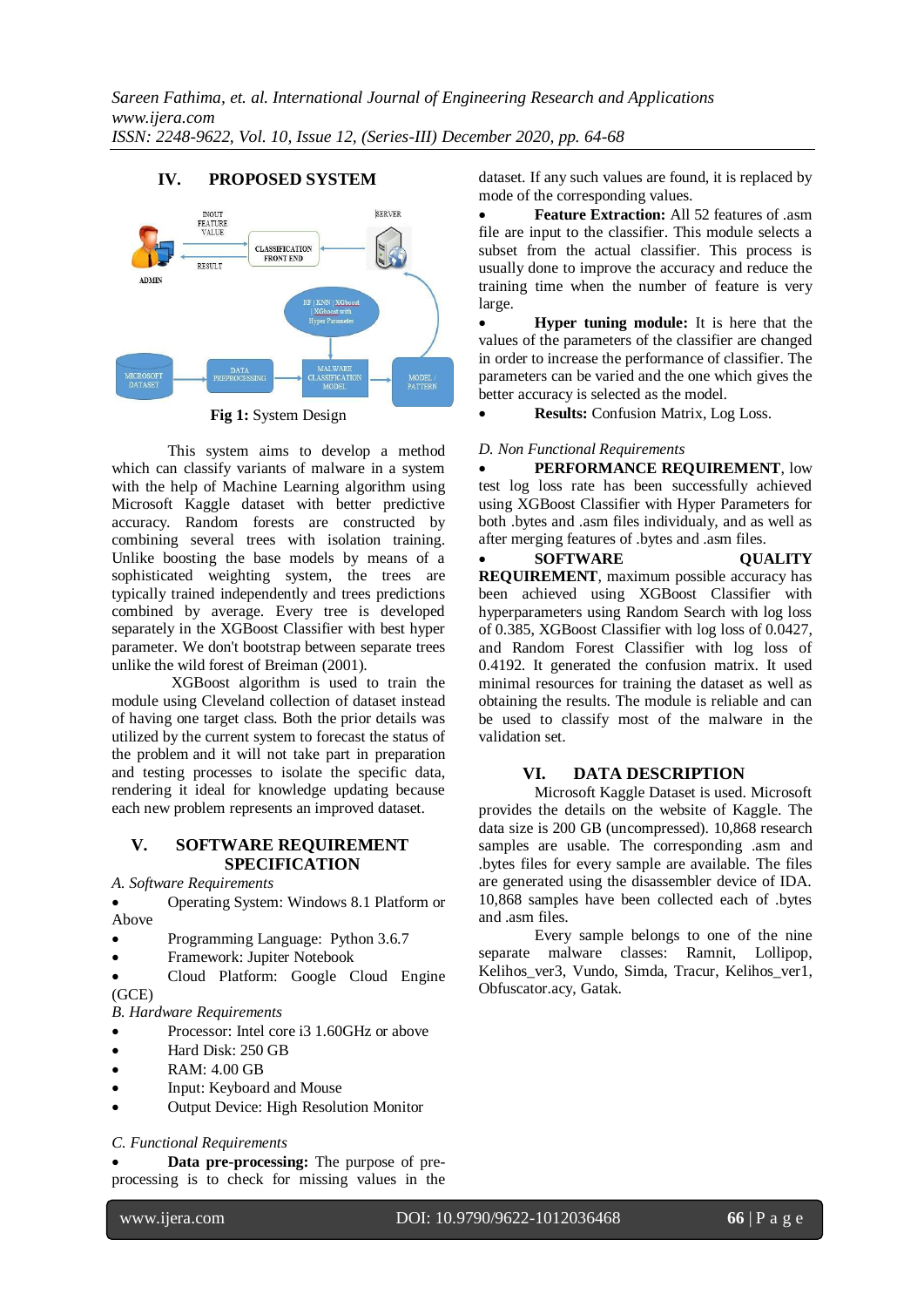| LMXT : UUNG FUUL                  |   |  |   |   |      |                           |                                          |
|-----------------------------------|---|--|---|---|------|---------------------------|------------------------------------------|
| text:00401000                     |   |  |   |   |      | : Segment type: Pure code |                                          |
| text:00401000                     |   |  |   |   |      |                           | : Segment permissions: Read/Execute      |
| text:00401000                     | ٠ |  |   |   | text |                           | segment para public 'CODE' use32         |
| text:00401000                     |   |  |   |   |      |                           | assume cs: text-                         |
| text:00401000                     |   |  | ٠ |   |      |                           | : org 401000h                            |
| text:00401000                     |   |  |   |   |      |                           | assume es:nothing, ss:nothing, ds:_data, |
| text:00401000 56                  |   |  |   |   |      | push                      | esi                                      |
| text:00401001 8D 44 24 08         |   |  |   |   |      | Iea                       | eax, [esp+8]                             |
| text:00401005 50                  |   |  |   |   |      | push                      | eax                                      |
|                                   |   |  |   |   |      |                           |                                          |
| text:00401006 8B F1               |   |  |   |   | ×    | <b>BOV</b>                | esi, ecx                                 |
| text:00401008 E8 1C 1B00 00       |   |  |   |   |      | call                      | ??Dexception@std@@QAE@ABQBD@Z ; std      |
| text:0040100D C7 06 08 98 42 00   |   |  |   |   |      | tioy:                     | dword ptr [esi], offset off_42BB08       |
| text:00401013 88 C6               |   |  |   |   |      | <b>BOV</b>                | eax, esi                                 |
| text:00401015 5E                  |   |  |   |   |      | pop                       | esi                                      |
| text:00401016 C2 04 00            |   |  |   | ٠ |      | retn                      | 4                                        |
| text:00401016                     |   |  |   |   |      |                           |                                          |
| text:00401019 CC CC CCCC CC CC CC |   |  |   |   |      | align 10h                 |                                          |
| text:00401020 C7 01 08 BB 42 00   |   |  |   | × |      | <b>BOV</b>                | dword ptr [ecx], offset off 42BB08       |
| text:00401026 E9 26 1C 00 00      |   |  |   | ٠ |      | 1mp                       | sub 402C51                               |
| text:00401026                     |   |  |   |   |      |                           |                                          |
|                                   |   |  |   |   |      |                           |                                          |

**Fig 2:** .asm file format

| 00401000 | 56                    | 8D             |                 | 44 24 08 50    |            |                      |                | 8B F1          |                                  | <b>E8 1C 1B</b>       |                | O <sub>O</sub>   | $^{\circ}$ | C7 06                        |                  | O <sub>8</sub>        |  |
|----------|-----------------------|----------------|-----------------|----------------|------------|----------------------|----------------|----------------|----------------------------------|-----------------------|----------------|------------------|------------|------------------------------|------------------|-----------------------|--|
| 00401010 | <b>BB</b>             | 42             | 00              | <b>8B</b>      | C6         | <b>SE</b>            | C2             | 0.4            | $\Omega$                         | cc                    |                | $cc \text{ } cc$ | cc         |                              | $cc \text{ } cc$ | cc                    |  |
| 00401020 | C7                    | $^{\Omega}$ 1  | OR              | <b>RR</b>      | 42         | $^{oo}$              | EQ             | 26             | TC                               | $\Omega$              | $\Omega$       | cc               | cc         | cc                           | cc               | cc                    |  |
| 00401030 | 56                    | <b>SIR</b>     | F1              | CZ             | 06         | <b>OB</b>            | <b>BB</b>      | 42             | $\overline{O}O$                  | E8                    | 13             | 1 <sup>C</sup>   | OO         | $\Omega$                     | F6               | 44                    |  |
| 00401040 | 24                    | OR             | O <sub>1</sub>  | 74             | 09         | 56                   | E8             | 6C             | <b>1E</b>                        | $^{\circ}$            | $^{\circ}$     | 83               | CA         | 0.4                          | <b>RR</b>        | C6                    |  |
| 00401050 | 5F                    | $\sim$         | 0.4             | $^{\circ}$     | cc         | cc                   | cc             | cc             | cc                               | cc                    | $\epsilon$     | cc               | cc         | $\epsilon$                   | cc               | cc                    |  |
| 00401060 | <b>8B</b>             | 44             | 24              | O <sub>B</sub> | 8A         | <b>O<sub>B</sub></b> | 8B             | 54             | 24                               | 0.4                   | <b>88</b>      | <b>OA</b>        | C3         | cc                           | cc               | cc                    |  |
| 00401070 | <b>RR</b>             | 44             | 24              | 04             | BD         | 50                   | O <sub>1</sub> | <b>RA</b>      | O <sub>B</sub>                   | 40                    | RA             | C9               | 75         | FQ                           | 2 <sub>R</sub>   | C2                    |  |
| 00401080 | C2                    | cc             | cc              | cc             | cc         | cc                   | cc             | cc             | cc                               | cc                    | cc             | cc               | cc         | cc                           | cc               | cc                    |  |
| 00401090 | <b>8B</b>             | 44             | 24              | 10             | 88         | AC                   | 24             | OC             | <b>8B</b>                        | 54                    | 24             | O <sub>B</sub>   | 56         | 8B                           | 74               | 24                    |  |
| 00401040 | $^{\Omega$            | 50             | 51              | 52             | 56         | F <sub>8</sub>       | 18             | 1F             | $^{\circ}$                       | $\Omega$              | 83             | CA               | 10         | 8 <sub>R</sub>               | C6               | SE                    |  |
| 004010B0 | C <sub>3</sub>        | cc             | cc              | $CC$ $CC$ $CC$ |            |                      |                |                | CC CC CC CC                      |                       | CC CC          |                  | cc         | cc                           | cc               | cc                    |  |
| 004010C0 | <b>8B</b>             | 44             | 24              | 10             | 8B         | AC                   | 24             | OC             | 8B                               | 54                    | 24             | O8               | 56         | 8B                           | 74               | 24                    |  |
| 00401000 | OR                    | 50             | 51              | 52             | 56         | F <sub>8</sub>       | 65             | 1F             | $\Omega$                         | $^{\circ}$            | 83             | CA               | 10         | 8 <sub>R</sub>               | C6               | SF                    |  |
| 004010E0 | C <sub>3</sub>        | cc             | cc              | cc             | cc         | cc                   |                |                | $CC$ $CC$ $CC$                   | CC                    |                | CC CC            | cc         |                              | CC CC            | cc                    |  |
| 004010F0 | 33                    | CO             | C2              | 10             | $^{\circ}$ | cc                   |                |                | CC CC CC CC CC CC CC CC CC CC CC |                       |                |                  |            |                              |                  |                       |  |
| 00401100 | <b>B</b> <sub>R</sub> | OR             | $\Omega$        | $^{\circ}$     | $^{\circ}$ | C2                   | 0.4            | $^{\circ}$     | cc                               | CC                    |                | $cc \ ce$        |            | $cc \text{ } cc \text{ } cc$ |                  | cc                    |  |
| 00401110 | <b>B</b> <sub>R</sub> | 0 <sup>3</sup> | $^{\circ}$      | $^{00}$        | $^{00}$    | C <sub>3</sub>       |                |                | CC CC CC CC CC CC                |                       |                |                  | cc         |                              | $cc$ $cc$        | cc                    |  |
| 00401120 | <b>B8</b>             | O8             | $\overline{O}O$ | O <sub>O</sub> | $\Omega$   | C3                   |                | CC CC          | cc                               | cc                    | CC CC          |                  | cc         | cc                           | CC               | cc                    |  |
| 00401130 | <b>8R</b>             | 44             | 24              | 04             | A3         | AC.                  | 49             | 52             | $\Omega$                         | <b>B</b> <sub>R</sub> | FF             | FF               | FF.        | FF                           | C2               | 0.4                   |  |
| 00401140 | $\Omega$              | cc             | cc              | CC             | cc         | cc                   | cc             | cc             | cc                               | cc                    | cc             | cc               | cc         | cc                           | cc               | cc                    |  |
| 00401150 | A <sub>1</sub>        | AC             | 49              | 52             | 00         | 85                   | CO             | 74             | 16                               | <b>8B</b>             | AC             | 24               | $^{\Omega$ | <b>8R</b>                    | 54               | 24                    |  |
| 00401160 | 0.4                   | 51             | 52              | FF             | DO         | C7                   | 05             | AC             | 49                               | 52                    | $^{\circ}$     | $^{\circ}$       | $\Omega$   | $^{\circ}$                   | $^{\circ}$       | <b>B</b> <sub>8</sub> |  |
| 00401170 | <b>FR</b>             | FF             | FF              | FF             | C2         | OR                   | $\Omega$       | cc             | cc                               | CC                    | cc             | cc               | cc         | cc                           | cc               | cc                    |  |
| 00401180 | 6A                    | 0.4            | 68              | $\Omega$       | 10         | $\overline{O}O$      | $^{\circ}$     | 68             | 68                               | BE                    | 1 <sup>C</sup> | $\Omega$         | 6A         | $\Omega$                     | FF               | 15                    |  |
| 00401190 | 90                    | 63             | 52              | $^{\circ}$     | 50         | FF                   | 15             | C8             | 63                               | 52                    | $^{\circ}$     | 8 <sub>B</sub>   | AC         | 24                           | 0.4              | 6A                    |  |
| 00401140 | O <sub>O</sub>        | 6A             | 40              | 68             | 68         | <b>BE</b>            | TC             | O <sub>O</sub> | 50                               | 89                    | O <sub>1</sub> | 巨巨               | 15         | C4                           | 63               | 52                    |  |

**Fig 3: .**bytes file format

#### **VII. IMPLEMENTATION**

*A. Feature Extraction*

 Based on the analysis of the data, it is found that .bytes and .asm file sizes would be useful in integrating them in the class family prediction.

 For .bytes files, only file sizes are used as the feature.

 For .asm files, we extracted 52 features from all the .asm files which are important.

*B. Machine Learning Models on .bytes and .asm files*

1. **KNN Classifier:** When KNN classifier was used, log loss of 0.4626 was obtained for .bytes file and log loss of 0.0798 was obtained for .asm file.

2. **Logistic Regression Classifier:** When Logistic Regression classifier was used, log loss of 0.8516 was obtained for .bytes file and log loss of 0.3992 was obtained for .asm file.

3. **Random Forest Classifier:** When Random Forest classifier was used, log loss of 0.0753 was obtained for .bytes file and log loss of 0.0323 was obtained for .asm file.

4. **XGBoost classifier:** When XGBoost classifier was used, log loss of 0.0654 was obtained for .bytes file and log loss of 0.0303 was obtained for .asm file.

5. **XGBoost Classification with best hyper parameters using Random Search:** In this case, log loss of 0.0624 was obtained for .bytes file and log loss of 0.0257 was obtained for .asm file.

**Random Forest Classifier, XGBoost Classifier, and XGBoost Classifier with hyperparameters, after merging features of .bytes files and .asm files:**

On applying the machine learning models on features of .bytes files and .asm files individually, the least log loss was achieved for XGBoost classifier with hyper parameter using Random Search, XGBoost classifier, and Random Forest classifier. After merging the features of .bytes and .asm files, we used Random Forest classifier, XGBoost classifier, and XGBoost classifier with hyper parameter using Random Search again on final features and we were able to achieve the log loss of 0.0419, 0.04275, and 0.0385 respectively.

# **VIII. FINAL RESULT**

The table below provides an overview of the results of all our classification models. The Microsoft Kaggle for each of our models and the crossvalidation performance for the training data are also discussed.

| <b>MODEL</b>      | <b>LOG LOSS</b> | LOGLOSS |  |  |  |  |  |  |  |
|-------------------|-----------------|---------|--|--|--|--|--|--|--|
|                   | (.bytes)        | (xam)   |  |  |  |  |  |  |  |
| <b>KNN</b>        | 0.4626          | 0.0798  |  |  |  |  |  |  |  |
| <b>LOGISTIC</b>   | 0.8516          | 0.3992  |  |  |  |  |  |  |  |
| <b>REGRESSION</b> |                 |         |  |  |  |  |  |  |  |
| <b>RANDOM</b>     | 0.0753          | 0.0323  |  |  |  |  |  |  |  |
| <b>FOREST</b>     |                 |         |  |  |  |  |  |  |  |
| <b>XGBOOST</b>    | 0.0654          | 0.0303  |  |  |  |  |  |  |  |
| <b>CLASSIFIER</b> |                 |         |  |  |  |  |  |  |  |
| <b>XGBOOST</b>    |                 |         |  |  |  |  |  |  |  |
| <b>CLASSIFIER</b> | 0.0624          | 0.0257  |  |  |  |  |  |  |  |
| WITH HYPER        |                 |         |  |  |  |  |  |  |  |
| <b>PARAMETER</b>  |                 |         |  |  |  |  |  |  |  |

**TABLE I.** FINAL RESULT

After merging the features of .bytes and .asm file, malware files were reclassified using Random Forest (RF) classifier, XGBoost classifier, and XGBoost classifier with hyper parameter using Random Search, and we were able to achieve the Log loss of 0.04192, 0.0427 and 0.0385 respectively.

#### **IX. CONCLUSION**

The classification of malwares was successfully done using machine learning algorithms on Microsoft Kaggle Dataset, and XGBoost Classifier with hyperparameters showed the least log loss.

The key difference between the models used and the top classifications was, instead of explicitly using the produced probabilities, to do more adjustment and tuning of the probabilities expected by the model. In terms of efficiency within our